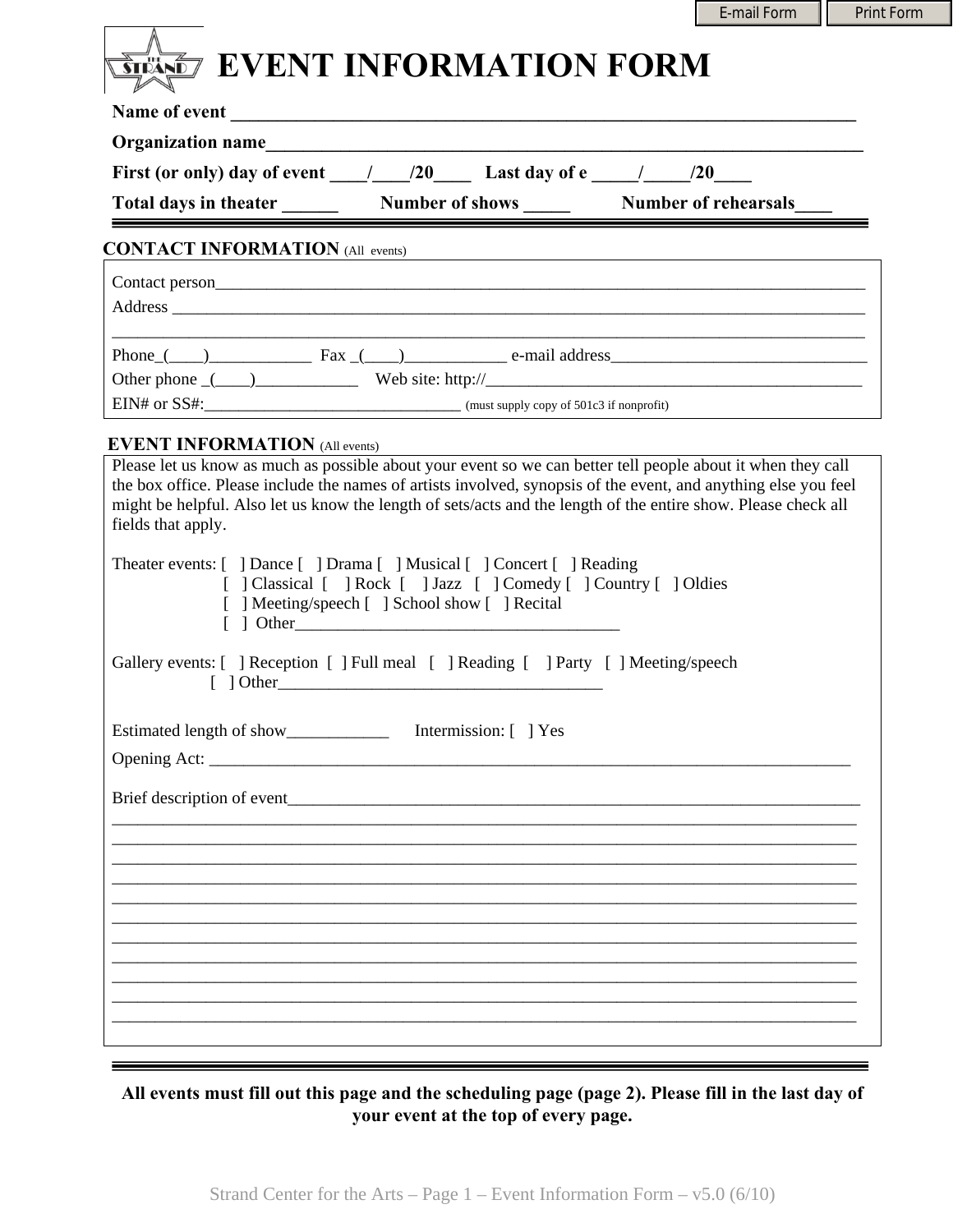|                                                                                                                                                                                                                                                                                                      | <b>SCHEDULING INFORMATION (All events)</b>                                                                                                                                                                                                                                                                                                                                     |                   |                                           | Last show date: $\frac{\qquad}{\qquad}$ /20 |                |                        |  |  |  |
|------------------------------------------------------------------------------------------------------------------------------------------------------------------------------------------------------------------------------------------------------------------------------------------------------|--------------------------------------------------------------------------------------------------------------------------------------------------------------------------------------------------------------------------------------------------------------------------------------------------------------------------------------------------------------------------------|-------------------|-------------------------------------------|---------------------------------------------|----------------|------------------------|--|--|--|
| Single performance/event                                                                                                                                                                                                                                                                             |                                                                                                                                                                                                                                                                                                                                                                                |                   |                                           |                                             |                |                        |  |  |  |
|                                                                                                                                                                                                                                                                                                      |                                                                                                                                                                                                                                                                                                                                                                                |                   |                                           |                                             |                |                        |  |  |  |
| Time you wish to enter the building: $\[\_$ : $\[\_$ (a.m.) (p.m.)<br>This is when the building will be unlocked $-$ no one will be allowed in before this time.<br>For performances and school packages this is two hours before the show.<br>For concert packages this is six hours before a show. |                                                                                                                                                                                                                                                                                                                                                                                |                   |                                           |                                             |                |                        |  |  |  |
| Performance/event start time: ______: _________(a.m.) (p.m.)<br>This is the time you wish to start the show. The Strand preferred show times are:<br>10 a.m. & 12:30 p.m. for school shows. 2 p.m. for weekend matinees<br>7:30 p.m. for programs aimed for children 8:00 p.m. for all other shows.  |                                                                                                                                                                                                                                                                                                                                                                                |                   |                                           |                                             |                |                        |  |  |  |
|                                                                                                                                                                                                                                                                                                      | Length of your performance/event: _______ hours<br>You are allotted two hours for standard and concert packages and one hour for school show.<br>You will be charged for any additional hours or portions thereof.                                                                                                                                                             |                   |                                           |                                             |                |                        |  |  |  |
|                                                                                                                                                                                                                                                                                                      | Time you expect to be exiting the building: $\_\_\_\_\_\_\_\_\_\_\_\_\_ (a.m.) (p.m.)$<br>You are allotted one hour after the completion of your performance; any additional time after the performance will be<br>charged as tech rehearsal time. Your billable time does not end till the last person of your staff, crew, performers, and<br>audience has left the building |                   |                                           |                                             |                |                        |  |  |  |
| <b>Multiple performances</b>                                                                                                                                                                                                                                                                         |                                                                                                                                                                                                                                                                                                                                                                                |                   | Total number of performances _____        |                                             |                |                        |  |  |  |
| Day                                                                                                                                                                                                                                                                                                  | Date (mm/dd/yyyy)                                                                                                                                                                                                                                                                                                                                                              | Enter<br>building | Show time                                 | Exit<br>building                            | Show<br>length | Expected<br>attendance |  |  |  |
|                                                                                                                                                                                                                                                                                                      |                                                                                                                                                                                                                                                                                                                                                                                |                   |                                           |                                             |                |                        |  |  |  |
|                                                                                                                                                                                                                                                                                                      |                                                                                                                                                                                                                                                                                                                                                                                |                   |                                           |                                             |                |                        |  |  |  |
|                                                                                                                                                                                                                                                                                                      |                                                                                                                                                                                                                                                                                                                                                                                |                   |                                           |                                             |                |                        |  |  |  |
|                                                                                                                                                                                                                                                                                                      |                                                                                                                                                                                                                                                                                                                                                                                |                   |                                           |                                             |                |                        |  |  |  |
|                                                                                                                                                                                                                                                                                                      |                                                                                                                                                                                                                                                                                                                                                                                |                   |                                           |                                             |                |                        |  |  |  |
|                                                                                                                                                                                                                                                                                                      |                                                                                                                                                                                                                                                                                                                                                                                |                   |                                           |                                             |                |                        |  |  |  |
| <b>Rehearsals</b>                                                                                                                                                                                                                                                                                    |                                                                                                                                                                                                                                                                                                                                                                                | Enter             | Total number of rehearsals ______<br>Exit | Type                                        | Expected       |                        |  |  |  |
| Day                                                                                                                                                                                                                                                                                                  | Date (mm/dd/yyyy)                                                                                                                                                                                                                                                                                                                                                              | building          | building                                  | (basic/tech)                                | attendance     |                        |  |  |  |
|                                                                                                                                                                                                                                                                                                      |                                                                                                                                                                                                                                                                                                                                                                                |                   |                                           |                                             |                |                        |  |  |  |
|                                                                                                                                                                                                                                                                                                      |                                                                                                                                                                                                                                                                                                                                                                                |                   |                                           |                                             |                |                        |  |  |  |
|                                                                                                                                                                                                                                                                                                      |                                                                                                                                                                                                                                                                                                                                                                                |                   |                                           |                                             |                |                        |  |  |  |
|                                                                                                                                                                                                                                                                                                      |                                                                                                                                                                                                                                                                                                                                                                                |                   |                                           |                                             |                |                        |  |  |  |
|                                                                                                                                                                                                                                                                                                      |                                                                                                                                                                                                                                                                                                                                                                                |                   |                                           |                                             |                |                        |  |  |  |
|                                                                                                                                                                                                                                                                                                      |                                                                                                                                                                                                                                                                                                                                                                                |                   |                                           |                                             |                |                        |  |  |  |
|                                                                                                                                                                                                                                                                                                      |                                                                                                                                                                                                                                                                                                                                                                                |                   |                                           |                                             |                |                        |  |  |  |
|                                                                                                                                                                                                                                                                                                      |                                                                                                                                                                                                                                                                                                                                                                                |                   |                                           |                                             |                |                        |  |  |  |
|                                                                                                                                                                                                                                                                                                      |                                                                                                                                                                                                                                                                                                                                                                                |                   |                                           |                                             |                |                        |  |  |  |
| Additional scheduling information                                                                                                                                                                                                                                                                    |                                                                                                                                                                                                                                                                                                                                                                                |                   |                                           |                                             |                |                        |  |  |  |
|                                                                                                                                                                                                                                                                                                      |                                                                                                                                                                                                                                                                                                                                                                                |                   |                                           |                                             |                |                        |  |  |  |
|                                                                                                                                                                                                                                                                                                      |                                                                                                                                                                                                                                                                                                                                                                                |                   |                                           |                                             |                |                        |  |  |  |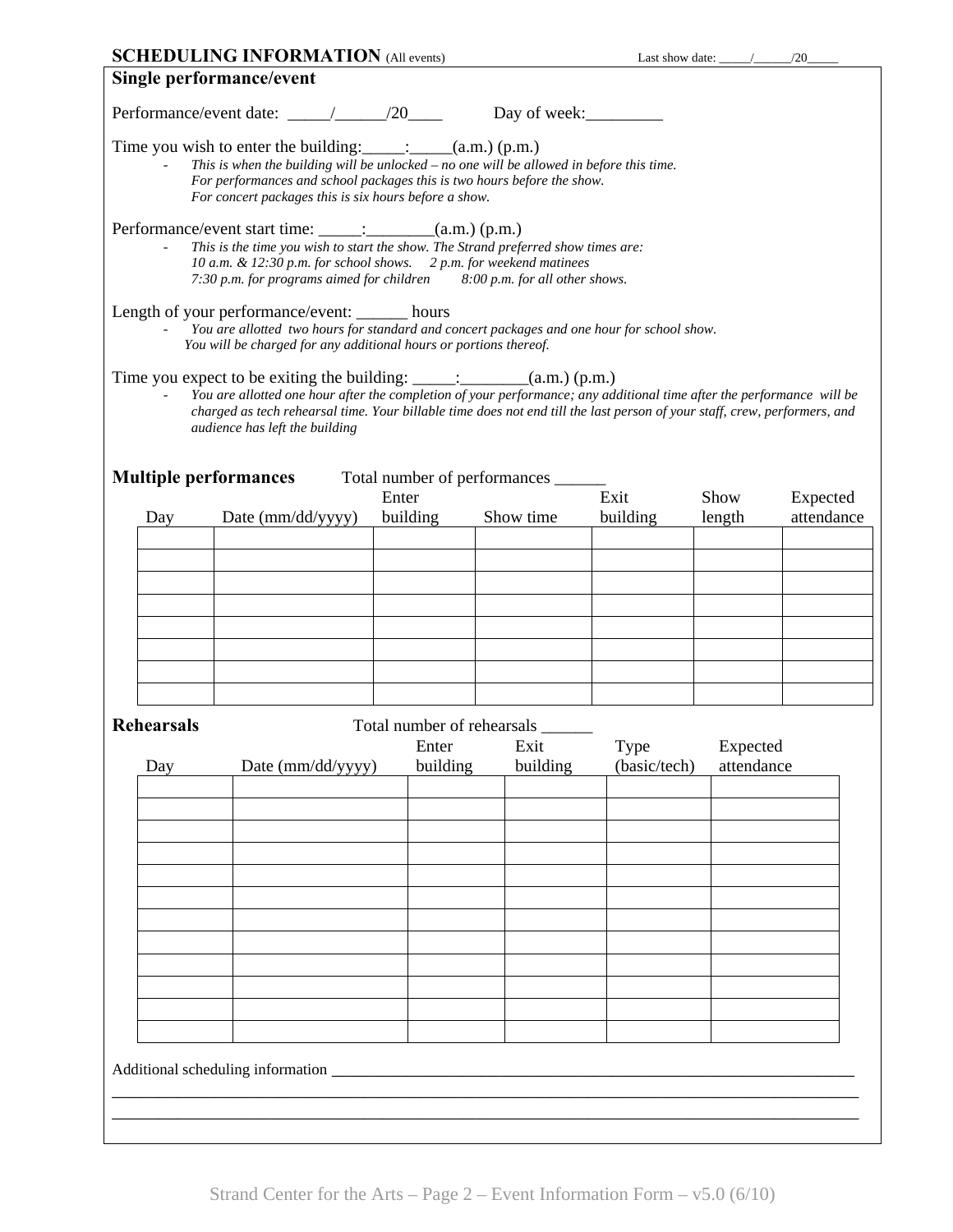**TICKETING** (Theater events only) Last show date:  $\frac{1}{20}$ Please check one of the following: [ ] Please print my tickets for me to sell. [ ] I would like the Strand to sell most or all of my tickets. [ ] This is an open or invitation-only event, no tickets needed. (We will use a clicker to make sure we stay under capacity.) [ ] Ticketing by group vouchers (school events – must supply ticket counts one week prior to show). Do you want stairs from the stage to the audience? (You will lose the first 2 rows, 43 seats) [ ] Yes Do you expect to have a very large sound board or need it centered ? (You will lose orchestra, row M, 12 seats)  $\begin{bmatrix} \phantom{a} \end{bmatrix}$  Yes If we print tickets for you, what date do you wish to pick up your tickets? \_\_\_/\_\_\_/20\_\_\_ What date do you want to go on sale? \_\_\_/\_\_\_/20\_\_\_ If you are selling: What is your box office phone number?  $(\_\_) \_\_$ If we are selling your tickets, how many do you want us to: Set aside for holds (comp tickets)?\_\_\_\_\_\_\_ Print for you to sell? \_\_\_\_\_\_ Please specify where you want tickets allocated \_\_\_\_\_\_\_\_\_\_\_\_\_\_\_\_\_\_\_\_\_\_\_\_\_\_\_\_\_\_\_\_\_ \_\_\_\_\_\_\_\_\_\_\_\_\_\_\_\_\_\_\_\_\_\_\_\_\_\_\_\_\_\_\_\_\_\_\_\_\_\_\_\_\_\_\_\_\_\_\_\_\_\_\_\_\_\_\_\_\_\_\_\_\_\_\_\_\_\_\_\_\_\_\_\_\_\_\_\_\_\_\_\_\_\_\_\_\_\_ \_\_\_\_\_\_\_\_\_\_\_\_\_\_\_\_\_\_\_\_\_\_\_\_\_\_\_\_\_\_\_\_\_\_\_\_\_\_\_\_\_\_\_\_\_\_\_\_\_\_\_\_\_\_\_\_\_\_\_\_\_\_\_\_\_\_\_\_\_\_\_\_\_\_\_\_\_\_\_\_\_\_\_\_\_\_ Show name (35 characters/spaces max): **\_\_\_ \_\_\_ \_\_\_ \_\_\_ \_\_\_ \_\_\_ \_\_\_ \_\_\_ \_\_\_ \_\_\_ \_\_\_ \_\_\_ \_\_\_ \_\_\_ \_\_\_ \_\_\_ \_\_\_ \_\_\_ \_\_\_ \_\_\_ \_\_\_ \_\_\_ \_\_\_ \_\_\_ \_\_\_ \_\_\_ \_\_\_ \_\_\_ \_\_\_ \_\_\_ \_\_\_ \_\_\_ \_\_\_ \_\_\_ \_\_\_** Presented by (35 characters/spaces max): **\_\_\_ \_\_\_ \_\_\_ \_\_\_ \_\_\_ \_\_\_ \_\_\_ \_\_\_ \_\_\_ \_\_\_ \_\_\_ \_\_\_ \_\_\_ \_\_\_ \_\_\_ \_\_\_ \_\_\_ \_\_\_ \_\_\_ \_\_\_ \_\_\_ \_\_\_ \_\_\_ \_\_\_ \_\_\_ \_\_\_ \_\_\_ \_\_\_ \_\_\_ \_\_\_ \_\_\_ \_\_\_ \_\_\_ \_\_\_ \_\_\_** 2) Show abbreviation (17 characters/spaces max – this is used for ripped-ticket counts): **\_\_\_ \_\_\_ \_\_\_ \_\_\_ \_\_\_ \_\_\_ \_\_\_ \_\_\_ \_\_\_ \_\_\_\_\_\_ \_\_\_ \_\_\_ \_\_\_ \_\_\_ \_\_\_ \_\_\_**  4) Additional text line (3 lines with 35 characters/spaces max): **\_\_\_ \_\_\_ \_\_\_ \_\_\_ \_\_\_ \_\_\_ \_\_\_ \_\_\_ \_\_\_ \_\_\_ \_\_\_ \_\_\_ \_\_\_ \_\_\_ \_\_\_ \_\_\_ \_\_\_ \_\_\_ \_\_\_ \_\_\_ \_\_\_ \_\_\_ \_\_\_ \_\_\_ \_\_\_ \_\_\_ \_\_\_ \_\_\_ \_\_\_ \_\_\_ \_\_\_ \_\_\_ \_\_\_ \_\_\_ \_\_\_ \_\_\_ \_\_\_ \_\_\_ \_\_\_ \_\_\_ \_\_\_ \_\_\_ \_\_\_ \_\_\_ \_\_\_ \_\_\_ \_\_\_ \_\_\_ \_\_\_ \_\_\_ \_\_\_ \_\_\_ \_\_\_ \_\_\_ \_\_\_ \_\_\_ \_\_\_ \_\_\_ \_\_\_ \_\_\_ \_\_\_ \_\_\_ \_\_\_ \_\_\_ \_\_\_ \_\_\_ \_\_\_ \_\_\_ \_\_\_ \_\_\_ \_\_\_ \_\_\_ \_\_\_ \_\_\_ \_\_\_ \_\_\_ \_\_\_ \_\_\_ \_\_\_ \_\_\_ \_\_\_ \_\_\_ \_\_\_ \_\_\_ \_\_\_ \_\_\_ \_\_\_ \_\_\_ \_\_\_ \_\_\_ \_\_\_ \_\_\_ \_\_\_ \_\_\_ \_\_\_ \_\_\_ \_\_\_ \_\_\_ \_\_\_ \_\_\_ \_\_\_ \_\_\_ \_\_\_ \_\_\_ \_\_\_** Ticket pricing: [ ] General admission tickets – no assigned seats: Ticket Price \$ [ ] Assigned Seats [ ] Discounts Available (please specify)  $\overline{\phantom{a}}$ You may also denote prices as  $+$  or  $-$  a dollar amount of the original price. **Additional ticket information** \_\_\_\_\_\_\_\_\_\_\_\_\_\_\_\_\_\_\_\_\_\_\_\_\_\_\_\_\_\_\_\_\_\_\_\_\_\_\_\_\_\_\_\_\_\_\_\_\_\_\_\_\_\_\_\_\_\_\_\_\_\_\_\_\_\_\_\_\_\_\_\_\_\_\_\_\_\_\_\_ \_\_\_\_\_\_\_\_\_\_\_\_\_\_\_\_\_\_\_\_\_\_\_\_\_\_\_\_\_\_\_\_\_\_\_\_\_\_\_\_\_\_\_\_\_\_\_\_\_\_\_\_\_\_\_\_\_\_\_\_\_\_\_\_\_\_\_\_\_\_\_\_\_\_\_\_\_\_\_\_ \_\_\_\_\_\_\_\_\_\_\_\_\_\_\_\_\_\_\_\_\_\_\_\_\_\_\_\_\_\_\_\_\_\_\_\_\_\_\_\_\_\_\_\_\_\_\_\_\_\_\_\_\_\_\_\_\_\_\_\_\_\_\_\_\_\_\_\_\_\_\_\_\_\_\_\_\_\_\_\_ **Price Type**  $\rightarrow$  **Full price** or adult | Senior | Student | Child **↓ Section**  Orchestra \$ \$ \$ \$ \$ \$ \$ \$ Loge \$ \$ \$ \$ \$ \$ \$ \$ Mezzanine \$ \$ \$ \$ \$ \$ \$ \$ Tier | \$ | \$ | \$ | \$ | \$ | \$ | \$ | \$ \$ \$ \$ \$ \$ \$ \$ \$ \$ \$ \$ \$ \$ \$ \$ \$

\_\_\_\_\_\_\_\_\_\_\_\_\_\_\_\_\_\_\_\_\_\_\_\_\_\_\_\_\_\_\_\_\_\_\_\_\_\_\_\_\_\_\_\_\_\_\_\_\_\_\_\_\_\_\_\_\_\_\_\_\_\_\_\_\_\_\_\_\_\_\_\_\_\_\_\_\_\_\_\_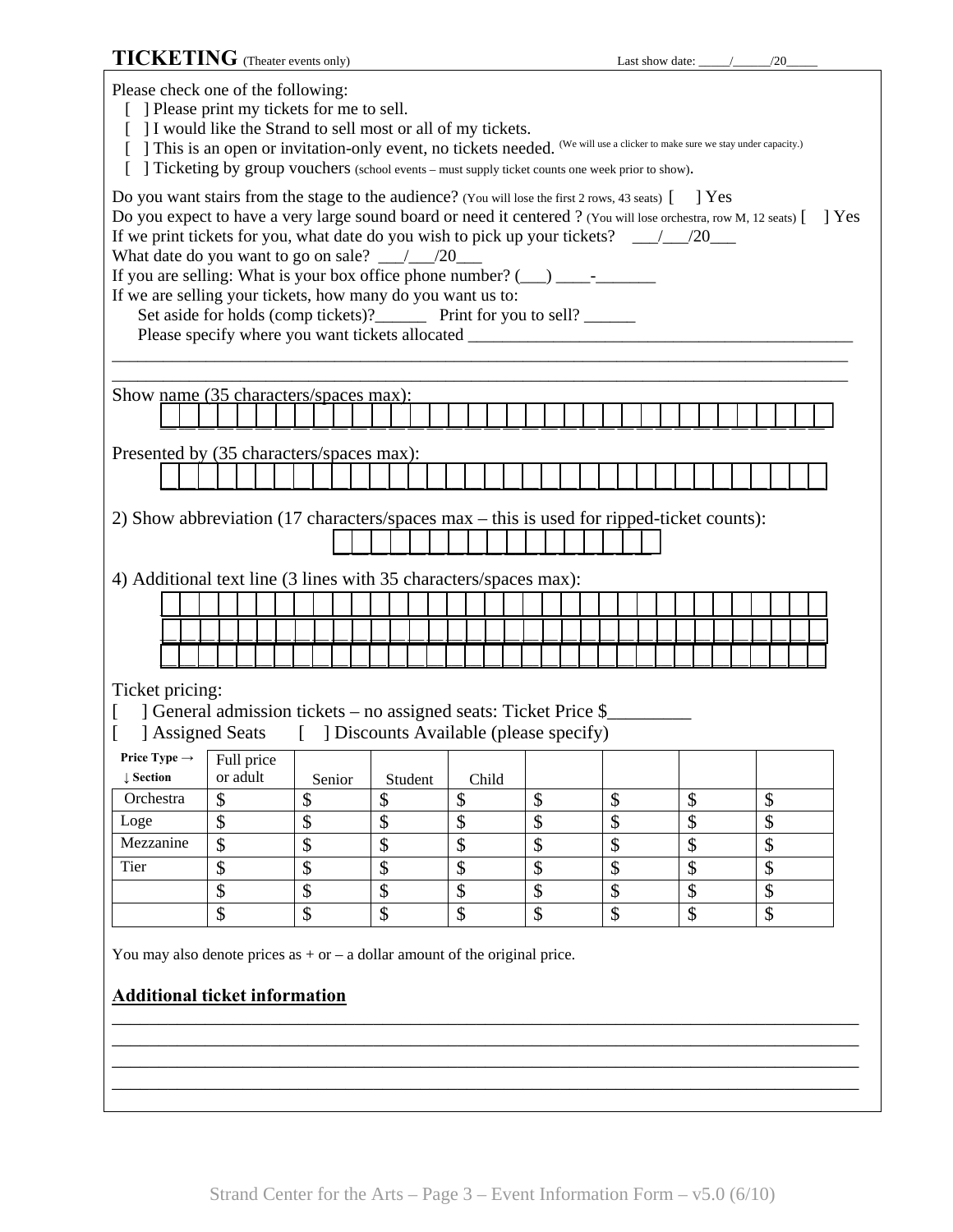# **TECHNICAL INFORMATION – PAGE 1** (Theater events only) Last show date: \_\_\_\_\_/\_\_\_\_\_\_/20\_\_\_\_\_

| <b>Back stage</b>                                                                                                                                                                                                                                                                                                                                                                                                                                                                                     |
|-------------------------------------------------------------------------------------------------------------------------------------------------------------------------------------------------------------------------------------------------------------------------------------------------------------------------------------------------------------------------------------------------------------------------------------------------------------------------------------------------------|
| Dressing rooms needed: _____ (up to 5) Cast size? _____ (max 150)                                                                                                                                                                                                                                                                                                                                                                                                                                     |
| [ ] On-stage quick-change booth needed                                                                                                                                                                                                                                                                                                                                                                                                                                                                |
|                                                                                                                                                                                                                                                                                                                                                                                                                                                                                                       |
|                                                                                                                                                                                                                                                                                                                                                                                                                                                                                                       |
|                                                                                                                                                                                                                                                                                                                                                                                                                                                                                                       |
|                                                                                                                                                                                                                                                                                                                                                                                                                                                                                                       |
|                                                                                                                                                                                                                                                                                                                                                                                                                                                                                                       |
| <b>Sound</b><br>We have limited amount of sound equipment. Please check appropriate box and let us know what rental or<br>sound companies you are using.<br>[ ] Meeting (microphone & podium) [ ] Dance (one wireless & tap microphone, CD/tape)<br>[ ] Concert [ ] Drama/musical [ ] Speaker/comedian [ ] Other<br>Will you have a large sound board (36+ channels)? [ ] Yes (Row M will not be sold)<br>Do you require the sound board be centered in the theater? [ ] Yes (Row M will not be sold) |
|                                                                                                                                                                                                                                                                                                                                                                                                                                                                                                       |
|                                                                                                                                                                                                                                                                                                                                                                                                                                                                                                       |
|                                                                                                                                                                                                                                                                                                                                                                                                                                                                                                       |
| Lighting<br>Please attach any riders, plots, or additional information.<br>[ ] Simple (white wash only) [ ] Concert [ ] Dance [ ] Dance with side lighting booms<br>[ ] Dance with lighting booms & recital package<br>[ ] Musical/drama<br>[ ] Children's show (Simple night/day wash)<br>Additional items<br>[ ] Follow spots - How many? _______<br>[ ] Moving lights [ ] Star drop [ ] Mirror ball [ ] Black light [ ] Strobe                                                                     |
| Special lighting needs:                                                                                                                                                                                                                                                                                                                                                                                                                                                                               |
|                                                                                                                                                                                                                                                                                                                                                                                                                                                                                                       |
| <b>Electrical</b><br>[ ] 100-amp disconnect [ ] 200-amp disconnect [ ] 400-amp disconnect                                                                                                                                                                                                                                                                                                                                                                                                             |
|                                                                                                                                                                                                                                                                                                                                                                                                                                                                                                       |
| <b>Staffing</b><br>Do you have any special crew requirements beyond our standard three staff members (lights/sound/rail)?<br>______ Scenic _____Props _____Lighting _____Sound _____Wardrobe _____Security _____Hospitality<br>Will you be providing your own: [ ] Stage manager [ ] Lighting designer [ ] Sound engineer                                                                                                                                                                             |
|                                                                                                                                                                                                                                                                                                                                                                                                                                                                                                       |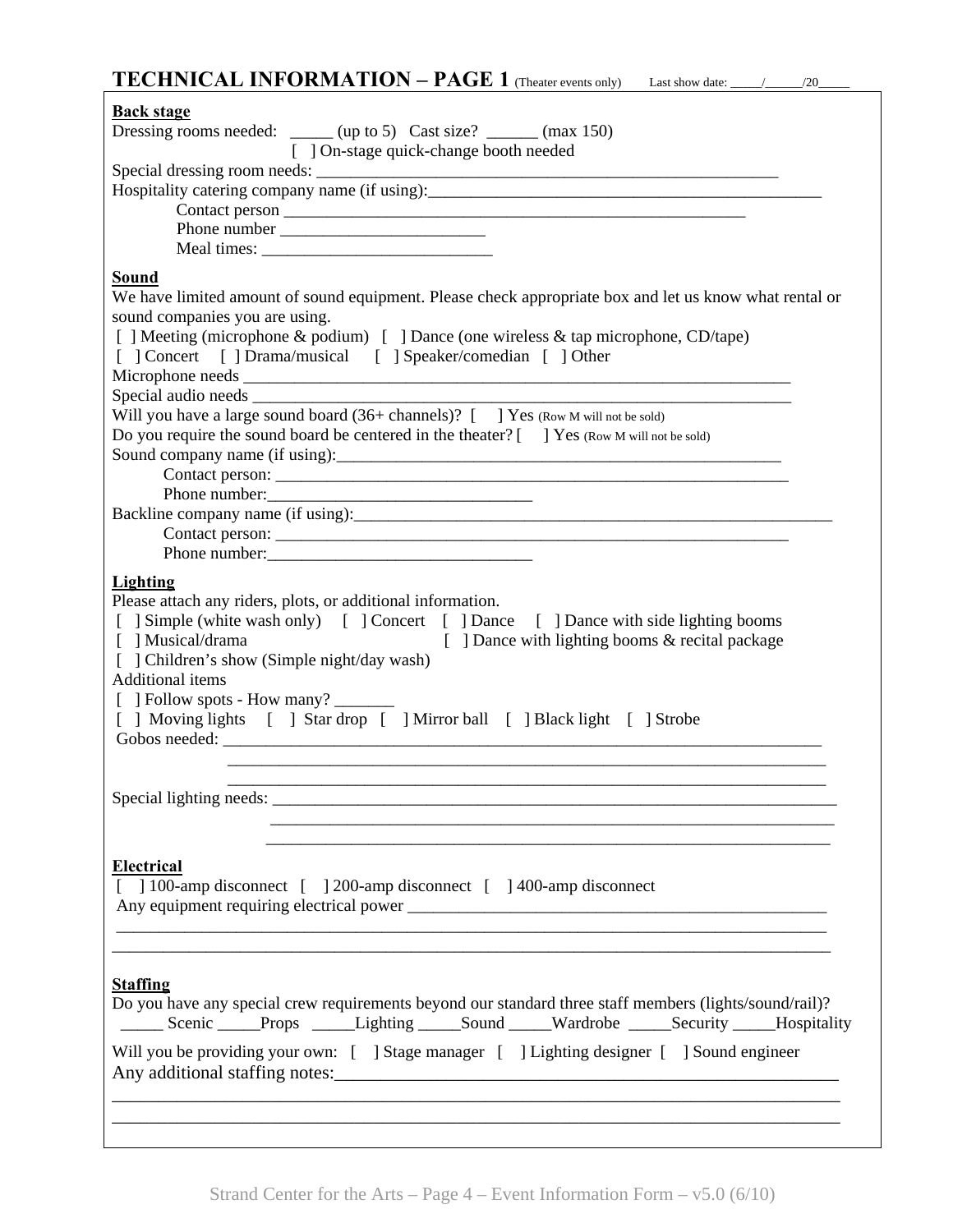| <b>Staging</b>             |      |                                                                                            | [ ] Full stage [ ] 3/4 Stage (20' Deep) [ ] 1/2 Stage (14' Deep) [ ] Apron only (7' Deep) [ ] Pit open                                                                                                                               |                                                        |
|----------------------------|------|--------------------------------------------------------------------------------------------|--------------------------------------------------------------------------------------------------------------------------------------------------------------------------------------------------------------------------------------|--------------------------------------------------------|
| House equipment:           |      |                                                                                            |                                                                                                                                                                                                                                      |                                                        |
|                            |      |                                                                                            |                                                                                                                                                                                                                                      |                                                        |
|                            |      |                                                                                            |                                                                                                                                                                                                                                      |                                                        |
| [ ] Podium [ ] Dance floor |      |                                                                                            |                                                                                                                                                                                                                                      |                                                        |
|                            |      |                                                                                            |                                                                                                                                                                                                                                      |                                                        |
|                            |      |                                                                                            |                                                                                                                                                                                                                                      |                                                        |
|                            |      |                                                                                            |                                                                                                                                                                                                                                      |                                                        |
|                            |      |                                                                                            |                                                                                                                                                                                                                                      |                                                        |
|                            |      |                                                                                            | Will you be bringing any other types of sets/props? [ ] Yes - If so what? __________________________                                                                                                                                 |                                                        |
|                            |      |                                                                                            |                                                                                                                                                                                                                                      |                                                        |
|                            |      |                                                                                            |                                                                                                                                                                                                                                      |                                                        |
|                            |      |                                                                                            |                                                                                                                                                                                                                                      |                                                        |
|                            |      |                                                                                            | Do any of the scenery or props need power? $\begin{bmatrix} 1 \\ 2 \end{bmatrix}$ Yes – If so what?                                                                                                                                  |                                                        |
|                            |      |                                                                                            |                                                                                                                                                                                                                                      |                                                        |
|                            |      |                                                                                            |                                                                                                                                                                                                                                      |                                                        |
|                            |      |                                                                                            |                                                                                                                                                                                                                                      |                                                        |
|                            |      |                                                                                            |                                                                                                                                                                                                                                      |                                                        |
|                            |      |                                                                                            |                                                                                                                                                                                                                                      |                                                        |
|                            |      |                                                                                            |                                                                                                                                                                                                                                      |                                                        |
|                            |      |                                                                                            |                                                                                                                                                                                                                                      |                                                        |
|                            |      |                                                                                            |                                                                                                                                                                                                                                      |                                                        |
|                            |      |                                                                                            |                                                                                                                                                                                                                                      |                                                        |
|                            |      | Do you need access from the stage to the audience? [ ] Yes (First two rows cannot be sold) |                                                                                                                                                                                                                                      |                                                        |
|                            |      |                                                                                            | Are you planning to use smoke or haze? [ ] Yes Are you planning to use pyrotechnics? [ ] Yes                                                                                                                                         |                                                        |
|                            |      |                                                                                            | <u>t film an the complete security of the fact fact that the constant film and complete security and an international complete security of the complete security of the complete security of the complete security of the comple</u> |                                                        |
| Slop Sirk                  |      |                                                                                            |                                                                                                                                                                                                                                      |                                                        |
|                            |      |                                                                                            | - Full Stage Clack<br>& Cyc (Rep)                                                                                                                                                                                                    |                                                        |
|                            |      |                                                                                            |                                                                                                                                                                                                                                      |                                                        |
|                            | wwww | (Rap)                                                                                      | Mid Stage Clack<br>wwww                                                                                                                                                                                                              |                                                        |
|                            |      |                                                                                            |                                                                                                                                                                                                                                      |                                                        |
|                            |      |                                                                                            | $\rightsquigarrow\rightsquigarrow\rightsquigarrow$                                                                                                                                                                                   | 24 - 키                                                 |
|                            | wwww |                                                                                            |                                                                                                                                                                                                                                      |                                                        |
|                            |      |                                                                                            | $16'$ -O'                                                                                                                                                                                                                            |                                                        |
|                            | wwww |                                                                                            | wwww                                                                                                                                                                                                                                 |                                                        |
|                            |      |                                                                                            |                                                                                                                                                                                                                                      |                                                        |
|                            |      | 38-O'                                                                                      |                                                                                                                                                                                                                                      |                                                        |
|                            |      |                                                                                            |                                                                                                                                                                                                                                      |                                                        |
|                            |      | $4^{\circ}$ -O                                                                             | Man Curtain                                                                                                                                                                                                                          | $\overline{\mathcal{L}}$ , $\mathcal{L}_{\mathcal{L}}$ |
| ÷.<br>79.                  |      |                                                                                            |                                                                                                                                                                                                                                      |                                                        |
|                            |      |                                                                                            |                                                                                                                                                                                                                                      |                                                        |
|                            |      | $9 - O$                                                                                    |                                                                                                                                                                                                                                      |                                                        |
|                            |      |                                                                                            |                                                                                                                                                                                                                                      |                                                        |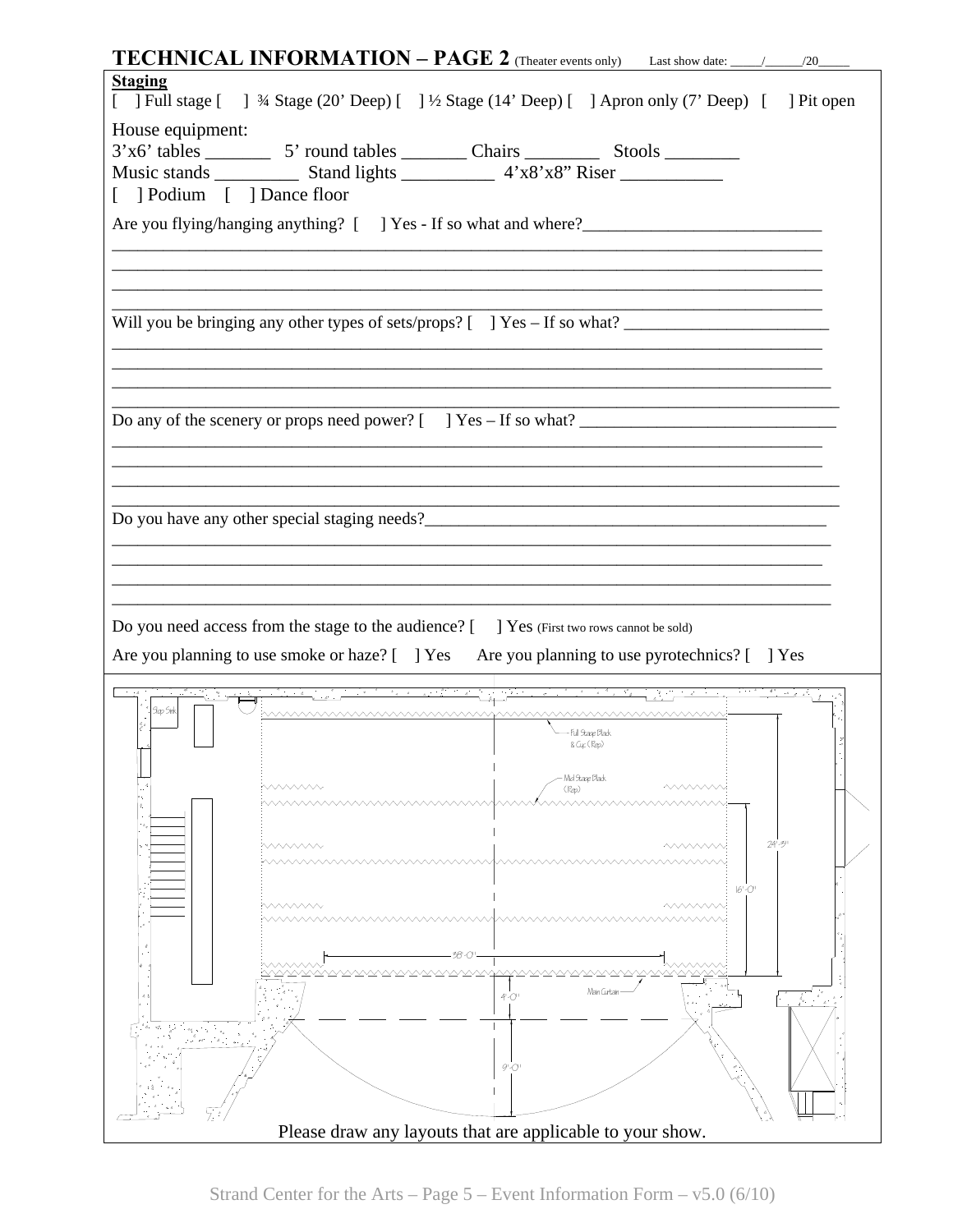#### **RECORDING** (Theater events only)

| [] Video [] Audio only [] Photographs<br>[ ] Selling [ ] Archive use only [ ] Broadcasting (may incur extra fees) |
|-------------------------------------------------------------------------------------------------------------------|
| Do you wish to allow the audience to [] Video record [] Audio record [] Photograph?                               |
|                                                                                                                   |
| Contact person                                                                                                    |
| Phone number                                                                                                      |
|                                                                                                                   |



#### **ADVERTISING INFORMATION** (Only for shows the Strand is selling)

|                                                   |  |  |  |  |  |  |  |  |  |  | Marquee character spacing is limited to (20) letters and spaces. Please indicate how you wish your event to be |
|---------------------------------------------------|--|--|--|--|--|--|--|--|--|--|----------------------------------------------------------------------------------------------------------------|
| identified on the margues (do not include dates): |  |  |  |  |  |  |  |  |  |  |                                                                                                                |

[ ] I am interested in having the Strand do additional advertising beyond free stuff.

Are there any special consideration, when listing your show, such as font size, percentages, areas, and dates allowed, etc? \_\_\_\_\_\_\_\_\_\_\_\_\_\_\_\_\_\_\_\_\_\_\_\_\_\_\_\_\_\_\_\_\_\_\_\_\_\_\_\_\_\_\_\_\_\_\_\_\_\_\_\_\_\_\_\_\_\_\_\_\_\_\_\_\_\_\_\_\_\_\_\_\_\_\_ \_\_\_\_\_\_\_\_\_\_\_\_\_\_\_\_\_\_\_\_\_\_\_\_\_\_\_\_\_\_\_\_\_\_\_\_\_\_\_\_\_\_\_\_\_\_\_\_\_\_\_\_\_\_\_\_\_\_\_\_\_\_\_\_\_\_\_\_\_\_\_\_\_\_\_\_\_\_\_\_\_\_\_\_\_\_

\_\_\_\_\_\_\_\_\_\_\_\_\_\_\_\_\_\_\_\_\_\_\_\_\_\_\_\_\_\_\_\_\_\_\_\_\_\_\_\_\_\_\_\_\_\_\_\_\_\_\_\_\_\_\_\_\_\_\_\_\_\_\_\_\_\_\_\_\_\_\_\_\_\_\_\_\_\_\_\_\_\_\_\_\_\_ \_\_\_\_\_\_\_\_\_\_\_\_\_\_\_\_\_\_\_\_\_\_\_\_\_\_\_\_\_\_\_\_\_\_\_\_\_\_\_\_\_\_\_\_\_\_\_\_\_\_\_\_\_\_\_\_\_\_\_\_\_\_\_\_\_\_\_\_\_\_\_\_\_\_\_\_\_\_\_\_\_\_\_\_\_\_ \_\_\_\_\_\_\_\_\_\_\_\_\_\_\_\_\_\_\_\_\_\_\_\_\_\_\_\_\_\_\_\_\_\_\_\_\_\_\_\_\_\_\_\_\_\_\_\_\_\_\_\_\_\_\_\_\_\_\_\_\_\_\_\_\_\_\_\_\_\_\_\_\_\_\_\_\_\_\_\_\_\_\_\_\_\_ \_\_\_\_\_\_\_\_\_\_\_\_\_\_\_\_\_\_\_\_\_\_\_\_\_\_\_\_\_\_\_\_\_\_\_\_\_\_\_\_\_\_\_\_\_\_\_\_\_\_\_\_\_\_\_\_\_\_\_\_\_\_\_\_\_\_\_\_\_\_\_\_\_\_\_\_\_\_\_\_\_\_\_\_\_\_ \_\_\_\_\_\_\_\_\_\_\_\_\_\_\_\_\_\_\_\_\_\_\_\_\_\_\_\_\_\_\_\_\_\_\_\_\_\_\_\_\_\_\_\_\_\_\_\_\_\_\_\_\_\_\_\_\_\_\_\_\_\_\_\_\_\_\_\_\_\_\_\_\_\_\_\_\_\_\_\_\_\_\_\_\_\_ \_\_\_\_\_\_\_\_\_\_\_\_\_\_\_\_\_\_\_\_\_\_\_\_\_\_\_\_\_\_\_\_\_\_\_\_\_\_\_\_\_\_\_\_\_\_\_\_\_\_\_\_\_\_\_\_\_\_\_\_\_\_\_\_\_\_\_\_\_\_\_\_\_\_\_\_\_\_\_\_\_\_\_\_\_\_